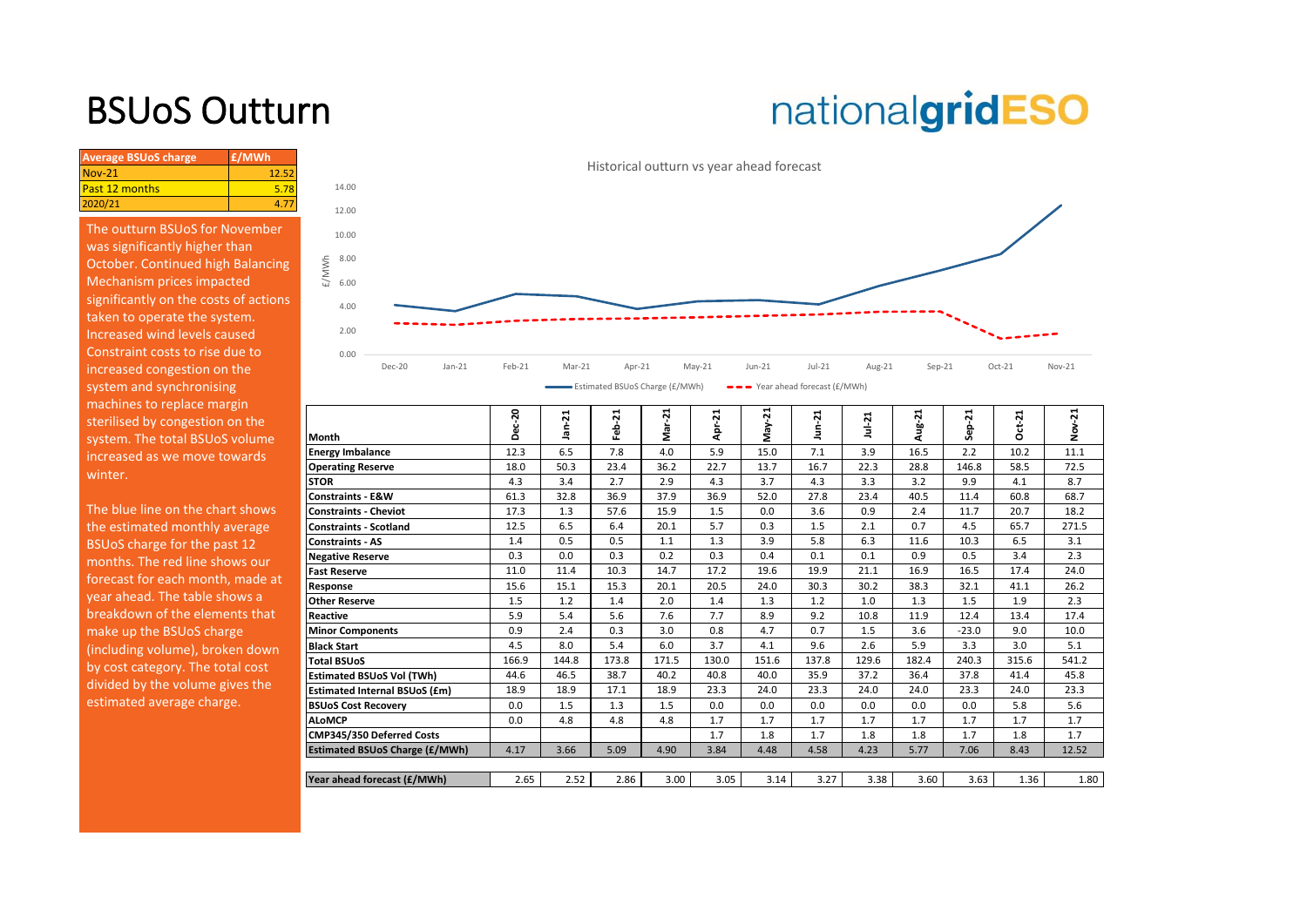### BSUoS Forecast

# nationalgridESO

| <b>Average BSUoS charge</b> | £/MWh |       |
|-----------------------------|-------|-------|
| $Dec-21$                    | 6.24  |       |
| 2021/22                     | 6.78  |       |
| 2022/23                     | 3.72  | 14.00 |
| Next 12 months              | 5.22  |       |

Uplifts have been made to Operating Reserve, Constraints , Fast Reserve, Other Reserve, and Black Start costs as a result of observed trends. The final modification report for CMP308 has been published, more details can be found here:

https://www.nationalgrideso.com/industryinformation/codes/connection-and-usesystem-code-cusc-old/modifications/cmp308 removal

CMP361 workgroup consultation has now completed, further information can be found here: https://www.nationalgrideso.com/indust ry-information/codes/connection-and-usesystem-code-cusc-old/modifications/cmp361 cmp362

0.00

2.00

4.00

6.00

8.00

10.00

12.00

In March for the FY21/22 forecast we have recosted the outage plan and adjusted the constraint costs accordingly. When producing a forecast of constraint costs, we apply a historical wind profile for each month. Variations in the constraint costs month on [month will therefore be driven by the reduction](https://www.nationalgrideso.com/charging/balancing-services-use-system-bsuos-charges)  in constraint limits due to outages in addition to the wind level applied. As such these are indicative of where costs may outturn but variations are expected due to outturn wind not following a particular historical profile exactly.

We have added an additional line to the forecast from Apr 21 to Mar 22 to account for the deferred BSUoS as per CMP345/350.

The chart shows the average monthly BSUoS forecast for the next 24 months. The grey band shows the upper and lower range of the forecast. The forecast uses a combination of forecast models and historical data. Constraint costs are adjusted in line with major changes to the outage plan, system faults, and commissioning programmes. The other energy cost categories are forecast using a baseline of historical trends with adjustments for expected changes in system operation or balancing services markets.



Dec-21 Jan-22 Feb-22 Mar-22 Apr-22 May-22 Jun-22 Jul-22 Aug-22 Sep-22 Oct-22 Nov-22 Dec-22 Jan-23 Feb-23 Mar-23 Apr-23 May-23 Jun-23 Jul-23 Aug-23 Sep-23 Oct-23 Nov-23

Estimated BSUoS Charge (£/MWh)

|                                       | $Dec-21$ | $Jan-22$ | 22<br>흠 | $ar-22$ | Apr-22 | $May-22$ | $J$ un- $22$ | $101 - 22$ | Aug-22 | $Sep-22$ | $Oct-22$ | Nov-22 | $Dec-22$ | $Jan-23$ | 23<br>Feb- | $Mar-23$ | Apr-23 | $av-23$ | $un-23$ | Jul-23 | Aug-23 | Sep-23 | Oct-23 | 23<br>š |
|---------------------------------------|----------|----------|---------|---------|--------|----------|--------------|------------|--------|----------|----------|--------|----------|----------|------------|----------|--------|---------|---------|--------|--------|--------|--------|---------|
| Month                                 |          |          |         | s       |        |          |              |            |        |          |          |        |          |          |            |          |        | s.      |         |        |        |        |        |         |
| <b>Energy Imbalance</b>               | 16.9     | 17.9     | 13.7    | 8.8     | 8.5    | 7.9      | 8.2          | 9.3        | 8.7    | 10.1     | 11.3     | 10.9   | 11.1     | 11.9     | 12.8       | 10.8     | 8.5    | 7.9     | 8.2     | 9.3    | 8.7    | 10.1   | 11.3   | 10.9    |
| <b>Operating Reserve</b>              | 44.5     | 82.1     | 53.4    | 54.2    | 15.3   | 12.0     | 10.8         | 11.0       | 11.2   | 14.1     | 16.4     | 16.1   | 18.9     | 21.1     | 20.9       | 13.2     | 15.3   | 12.0    | 10.8    | 11.0   | 11.2   | 14.1   | 16.4   | 16.1    |
| STOR                                  | 8.0      | 7.6      | 6.5     | 7.4     | 5.2    | 5.6      | 5.4          | 6.0        | 5.8    | 6.3      | 6.2      | 7.4    | 7.5      | 7.6      | 6.5        | 7.4      | 5.2    | 5.6     | 5.4     | 6.0    | 5.8    | 6.3    | 6.2    | 7.4     |
| <b>Constraints</b>                    | 140.4    | 173.9    | 185.7   | 163.9   | 38.9   | 39.5     | 39.2         | 40.5       | 49.5   | 53.1     | 56.0     | 52.6   | 46.5     | 39.8     | 45.3       | 41.6     | 38.9   | 39.5    | 39.2    | 40.5   | 49.5   | 53.1   | 56.0   | 52.6    |
| <b>Negative Reserve</b>               | 0.4      | 2.7      | 2.0     | 2.3     | 0.4    | 0.9      | 1.6          | 1.8        | 1.7    | 1.8      | 1.2      | 0.5    | 0.5      | 0.6      | 0.1        | 0.2      | 0.4    | 0.9     | 1.6     | 1.8    | 1.7    | 1.8    | 1.2    | 0.5     |
| <b>Fast Reserve</b>                   | 18.1     | 22.6     | 19.8    | 22.0    | 17.4   | 17.6     | 17.2         | 17.8       | 18.3   | 17.2     | 17.8     | 17.8   | 18.7     | 19.0     | 16.5       | 18.4     | 14.5   | 14.6    | 8.8     | 9.1    | 9.6    | 8.8    | 9.1    | 9.4     |
| Response                              | 25.2     | 28.4     | 26.1    | 28.7    | 24.6   | 25.8     | 24.8         | 25.8       | 26.3   | 24.1     | 24.5     | 24.0   | 24.6     | 24.4     | 22.4       | 24.6     | 19.7   | 20.7    | 11.9    | 12.6   | 13.1   | 11.3   | 11.2   | 11.2    |
| <b>Other Reserve</b>                  | 1.1      | 0.9      | 0.9     | 1.0     | 1.1    | 0.9      | 1.0          | 1.2        | 1.3    | 1.0      | 0.9      | 0.9    | 0.9      | 0.9      | 0.9        | 1.0      | 1.1    | 0.9     | 1.0     | 1.2    | 1.3    | 1.0    | 0.9    | 0.9     |
| Reactive                              | 12.9     | 15.4     | 13.3    | 14.5    | 7.4    | 8.2      | 7.7          | 7.6        | 7.5    | 7.2      | 7.5      | 7.2    | 7.8      | 7.7      | 6.3        | 6.8      | 7.4    | 8.2     | 7.0     | 6.9    | 6.8    | 6.6    | 6.7    | 6.5     |
| <b>Minor Components</b>               | 5.4      | 1.3      | 3.0     | 1.1     | 3.0    | 3.0      | 2.6          | 2.6        | 1.5    | 1.1      | 2.1      | 0.6    | $1.0$    | $-0.6$   | 2.3        | 0.3      | 3.0    | 3.0     | 2.6     | 2.6    | 1.5    | 1.1    | 2.1    | 0.6     |
| <b>Black Start</b>                    | 3.7      | 3.8      | 3.8     | 3.8     | 3.8    | 3.9      | 3.9          | 3.9        | 3.9    | 3.9      | 3.9      | 3.9    | 3.9      | 3.9      | 3.9        | 3.9      | 3.9    | 3.9     | 3.9     | 3.9    | 3.9    | 3.9    | 3.9    | 3.9     |
| <b>Total BSUoS</b>                    | 276.6    | 356.6    | 328.3   | 307.8   | 125.7  | 125.2    | 122.4        | 127.4      | 135.7  | 139.9    | 147.6    | 141.8  | 141.3    | 136.3    | 138.0      | 128.3    | 117.8  | 117.1   | 100.6   | 104.8  | 113.1  | 118.0  | 125.1  | 120.0   |
| <b>Esitmated BSUoS Vol (TWh)</b>      | 49.7     | 53.7     | 44.7    | 46.0    | 40.0   | 37.9     | 35.7         | 36.4       | 36.7   | 38.2     | 40.7     | 48.8   | 49.7     | 53.7     | 44.7       | 46.0     | 40.0   | 37.9    | 35.7    | 36.4   | 36.7   | 38.2   | 40.7   | 48.8    |
| <b>Estimated Internal BSUoS (£m)</b>  | 24.0     | 24.0     | 21.7    | 24.0    | 23.3   | 24.0     | 23.3         | 24.0       | 24.0   | 23.3     | 24.0     | 23.3   | 24.0     | 24.0     | 21.7       | 24.0     | 23.3   | 24.0    | 23.3    | 24.0   | 24.0   | 23.3   | 24.0   | 23.3    |
| <b>BSUoS Cost Recovery</b>            | 5.8      | 5.8      | 5.2     | 5.8     | 0.0    | 0.0      | 0.0          | 0.0        | 0.0    | 0.0      | 0.0      | 0.0    | 0.0      | 0.0      | 0.0        | 0.0      | 0.0    | 0.0     | 0.0     | 0.0    | 0.0    | 0.0    | 0.0    | 0.0     |
| <b>ALoMCP</b>                         | 1.7      | 1.7      | 1.7     | 1.7     | 0.0    | 0.0      | 0.0          | 0.0        | 0.0    | 0.0      | 0.0      | 0.0    | 0.0      | 0.0      | 0.0        | 0.0      | 0.0    | 0.0     | 0.0     | 0.0    | 0.0    | 0.0    | 0.0    | 0.0     |
| CMP345/350 Deferred Costs             | 1.8      | 1.8      | 1.6     | 1.8     |        |          |              |            |        |          |          |        |          |          |            |          |        |         |         |        |        |        |        |         |
| <b>Estimated BSUoS Charge (£/MWh)</b> | 6.24     | 7.26     | 8.02    | 7.42    | 3.72   | 3.94     | 4.09         | 4.16       | 4.35   | 4.27     | 4.21     | 3.39   | 3.33     | 2.98     | 3.57       | 3.31     | 3.52   | 3.73    | 3.47    | 3.54   | 3.73   | 3.70   | 3.66   | 2.94    |
|                                       |          |          |         |         |        |          |              |            |        |          |          |        |          |          |            |          |        |         |         |        |        |        |        |         |
|                                       |          |          |         |         |        |          |              |            |        |          |          |        |          |          |            |          |        |         |         |        |        |        |        |         |

**High Error Band (£/MWh)** 11.09 12.11 12.87 12.27 8.57 8.79 8.94 9.00 9.26 8.93 8.56 7.42 7.08 6.46 7.05 6.79 7.05 7.31 7.08 7.24 7.42 7.33 7.27 6.55 **Low Error Band (£/MWh)** 1.39 2.41 3.17 2.57 0.50 0.50 0.50 0.50 0.50 0.50 0.50 0.50 0.50 0.50 0.10 0.50 0.50 0.14 0.50 0.50 0.05 0.07 0.05 0.50